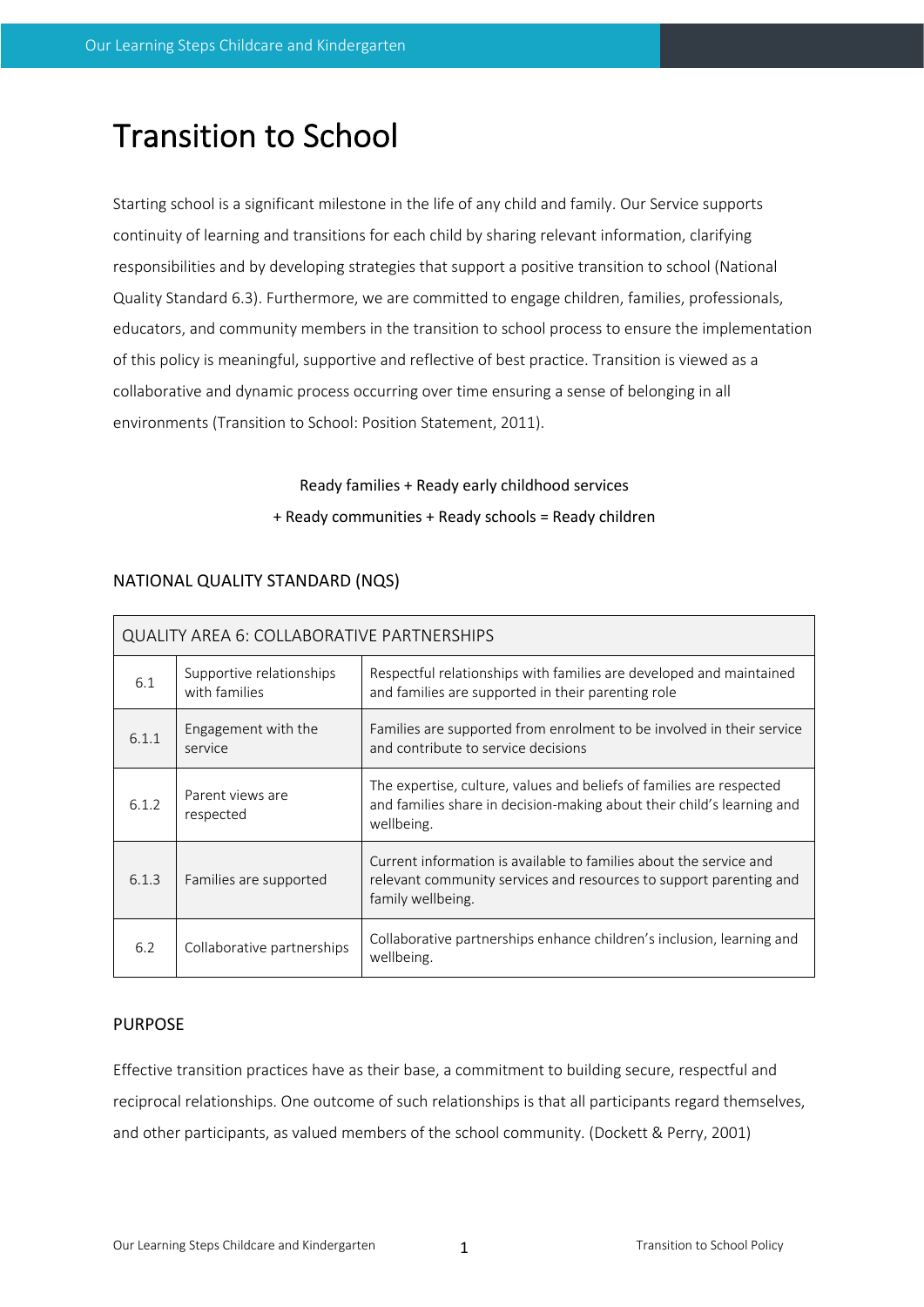Our Service aims to liaise with local schools to develop a smooth and comprehensive transition to school for all children. We will support children and families by strengthening the development and delivery of transition programs and provide a shared understanding between our Service and local primary schools about what is important for children and their families during the transition to school process.

We believe it is vital to enhance children's social and emotional development to ensure a successful transition to school. By developing these skills and abilities and promoting their creativity and individuality, we promote children's ability to become confident and successful learners.

#### SCOPE

This policy applies to staff, management and visitors.

#### IMPLEMENTATION

Children are challenged with several transitional changes during early childhood. This includes orienting children into early childhood, transitioning between routines and rooms, and then transitioning into primary school. Children respond in different ways to transitions - some with confidence and others with hesitation. Children's confidence will be enhanced when changes happen gradually and when time is prioritised to support these transitions with sensitivity, planning, and preparation.

This first experience children have of school has a great impact on their progress and future schooling (Margetts, 2007). Transition to school should therefore be prepared for in an understanding, calm, organized, and knowledgeable manner. We acknowledge the critical role we as Educators have in providing an educational environment that supports children's wellbeing, promotes equity and celebrates diversity. Our transition to school program is developed in collaboration with all stakeholders and ensures children are active participants in their transition to school.

For children attending school the following year, our 'Transition to School Program' provides additional activities and experiences to help prepare them for a smooth transition to a primary school environment. This program refers to daily-programmed activities and experiences that are implemented throughout the year, encouraging the developmental skills that are optimal for children to retain before commencing school.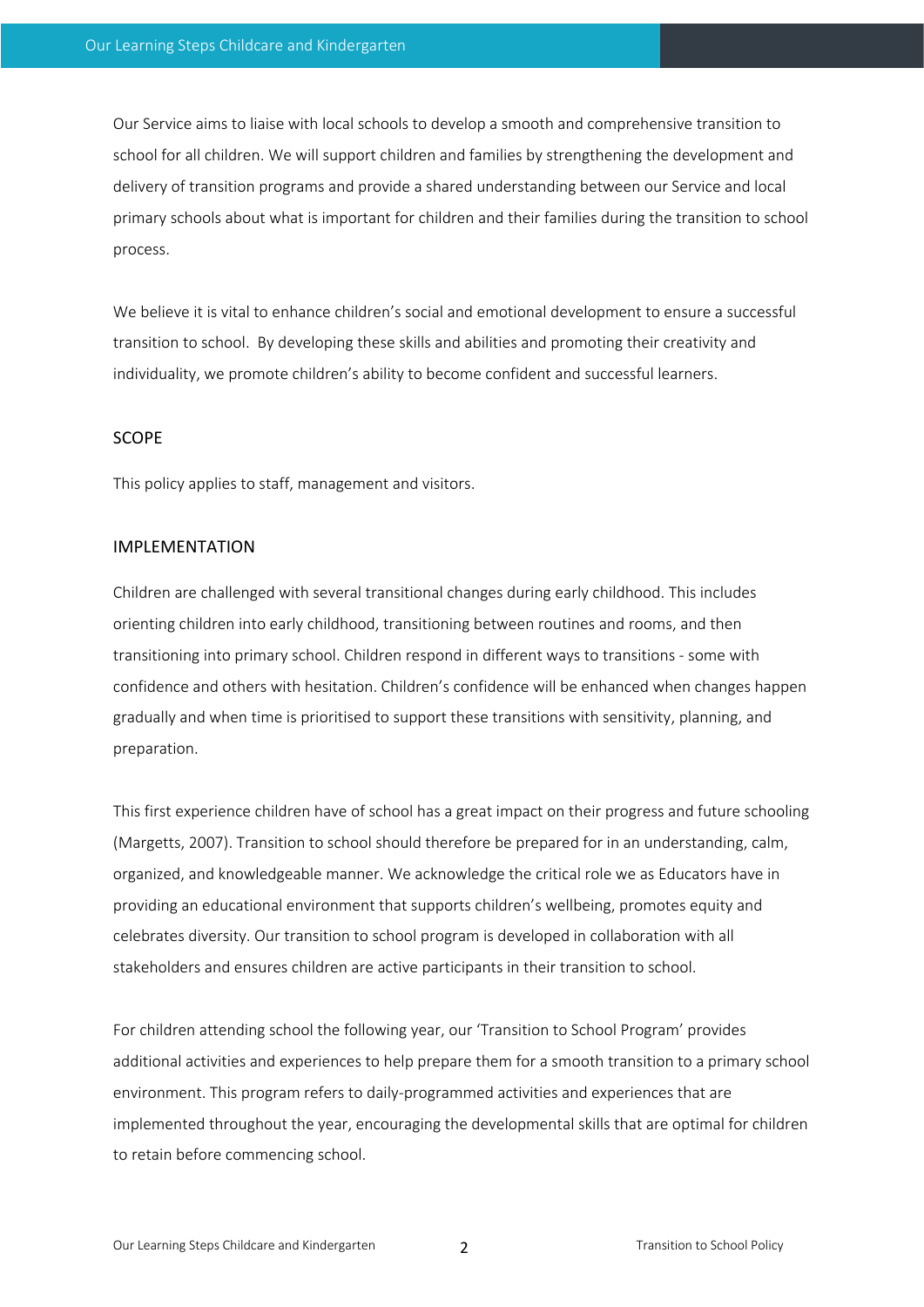#### TRANSISTION TO SCHOOL PROGRAM:

As Early Childhood Educators who are instrumental in influencing children's learning patterns for later life, it is our responsibility to set them on a course that will inspire investigation, exploration, problem solving, questioning, discovery, and challenges.

To ensure the transition to school is a positive experience for children and families, we will implement a range of activities and experiences that may include, but is not limited to:

- Visits by children to local primary school setting
- Family information sessions
- Visits from Primary school teachers and/or Principals
- Exchanging information about a child's individual strengths and needs
- Networking with Educators, Primary school teachers and Principals
- Developing children's talking and listening skills
- Alphabet and number awareness
- Shapes and colour recognition
- Social and emotional enhancement
- Pre-writing development
- Name writing and recognition
- Concentrating on the task at hand
- Determination when faced with complications
- Responding positively to new situations
- Taking responsibility for their own behaviour
- Developing the communication skills necessary for group or individual play
- Developing positive feelings about themselves and others
- Experiencing a sense of self-satisfaction resulting from achievement
- Experiencing eating from lunch boxes, as we educate children about different foods eaten at recess and lunch and how to open different packaged foods.

#### PREPARING CHILDREN AS THEY TRANSITION TO SCHOOL:

There are many unique differences in the school environment which children should become familiar with as they prepare to transition to school. This includes:

- Having one teacher for the majority of the day
- Toileting without supervision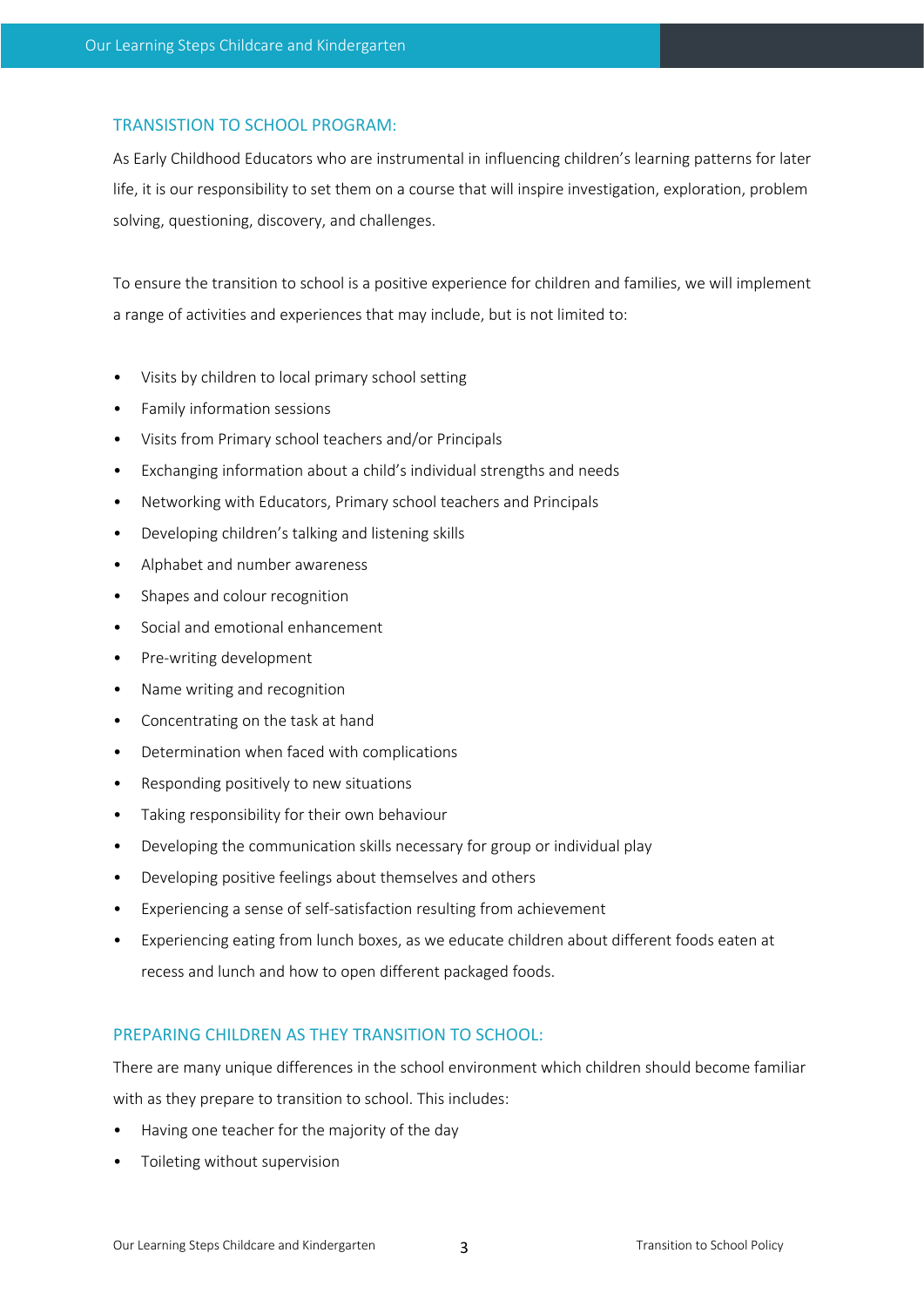- Wearing uniforms
- **Transport**
- Sitting at a desk
- Responsibility for own belongings
- Listening to instructions
- Specific focused lessons
- A school bell or siren indicating set breaks
- Negotiating a large playground
- Homework
- The canteen or tuck shop
- Before and After School Care

#### MANAGEMENT WILL:

- Establish strategies across our Service to ensure there is continuity of learning when children transition to school.
- Advocate for 'Ready' by ensuring schools are ready for our children to transition into their environment.
- Discuss expectations with families for their child as they prepare to transition to school.
- Work in partnership with families to ensure children's transition to school is positive, informed, and enhances individual development.
- Be aware of critical cut off dates with various Education Departments to accommodate children with a disability or developmental delay into new educational settings and share this information with families.
- Support and advocate for enhanced transition programs for children with a disability or developmental delay with feeder primary schools.
- Be flexible and ensure transition programs are tailored to the specific needs of all children in our Service.

#### EDUCATORS WILL:

- Incorporate transition to school into the daily program by encouraging children to think and talk about school by exploring various elements of primary school (This may include uniforms, eating packed lunches, talking about school and how a school environment is different).
- Talk with children about starting school, respecting any concerns and communicating these to families.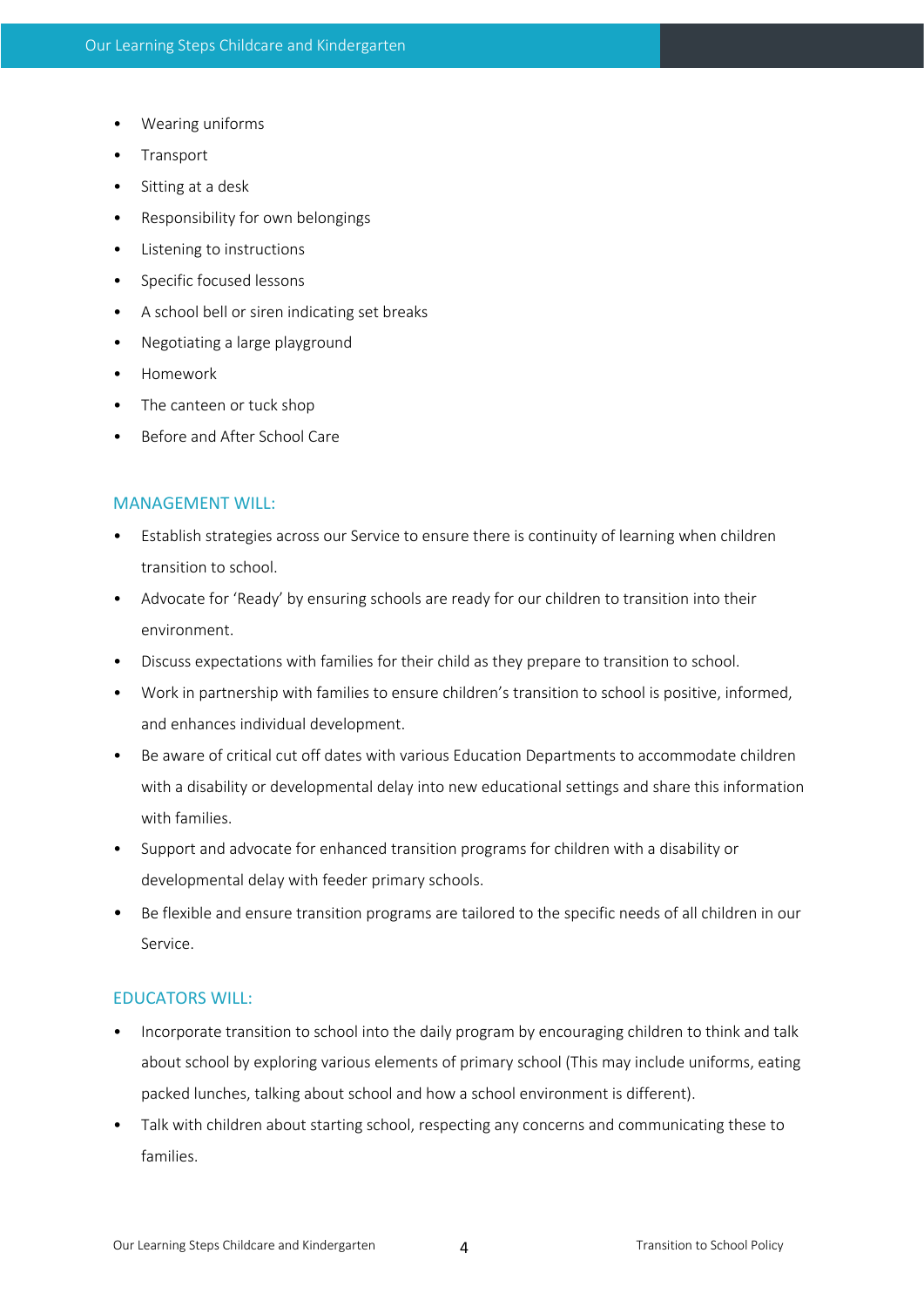- Ensure children are active participants in their transition to school.
- Communicate with families to ensure we meet the requirements of the individual strengths and needs of all children and families.
- Consider family priorities and any concerns about the transition process. Each family's cultural and linguistic needs will be respected, along with family diversity.
- Develop a program to ensure a smooth transition for children from the education and care environment to the school environment. The program requires both parent and educator support for the child. This cooperation will ensure the best possible environment for children's transition.
- Contemplate the individual rest or sleep needs of children in the months leading up to the transitioning to school and whether a reduction in sleep time may prepare some children for the longer school day routine. Children will continue to have rest periods with quiet activities during the day. Beds will be available for any child who requires rest or sleep.
- Discuss children's development, strengths, and competencies for transition to school with families.
- Support each family's decision about when to send children to school, acknowledging the Victorian Department of Education and Training's policy on school commencement dates.
- Develop an information package for families about transition to school. This will include information on how to support their child/children and what to expect with the transition process. This package will be reviewed annually to meet the needs of the families and to integrate current information from local schools.
- Be supported to access and attend professional development opportunities to ensure current knowledge and practice regarding transition to school.
- Facilitate relationships and networking with local schools to support children and families with the transition process and to open lines of communication. The importance of school preparation through school visits, orientation days and meeting the Kindergarten teachers will be promoted.
- Facilitate each child's development as a capable learner through open ended learning experiences.
- Effectively evaluate our Service's transition program.
- Be flexible and responsive to the needs of children and families.
- Take into account contextual aspects of community, and of individual families and children within that community.

(Adapted from Dockett & Perry, 2007.)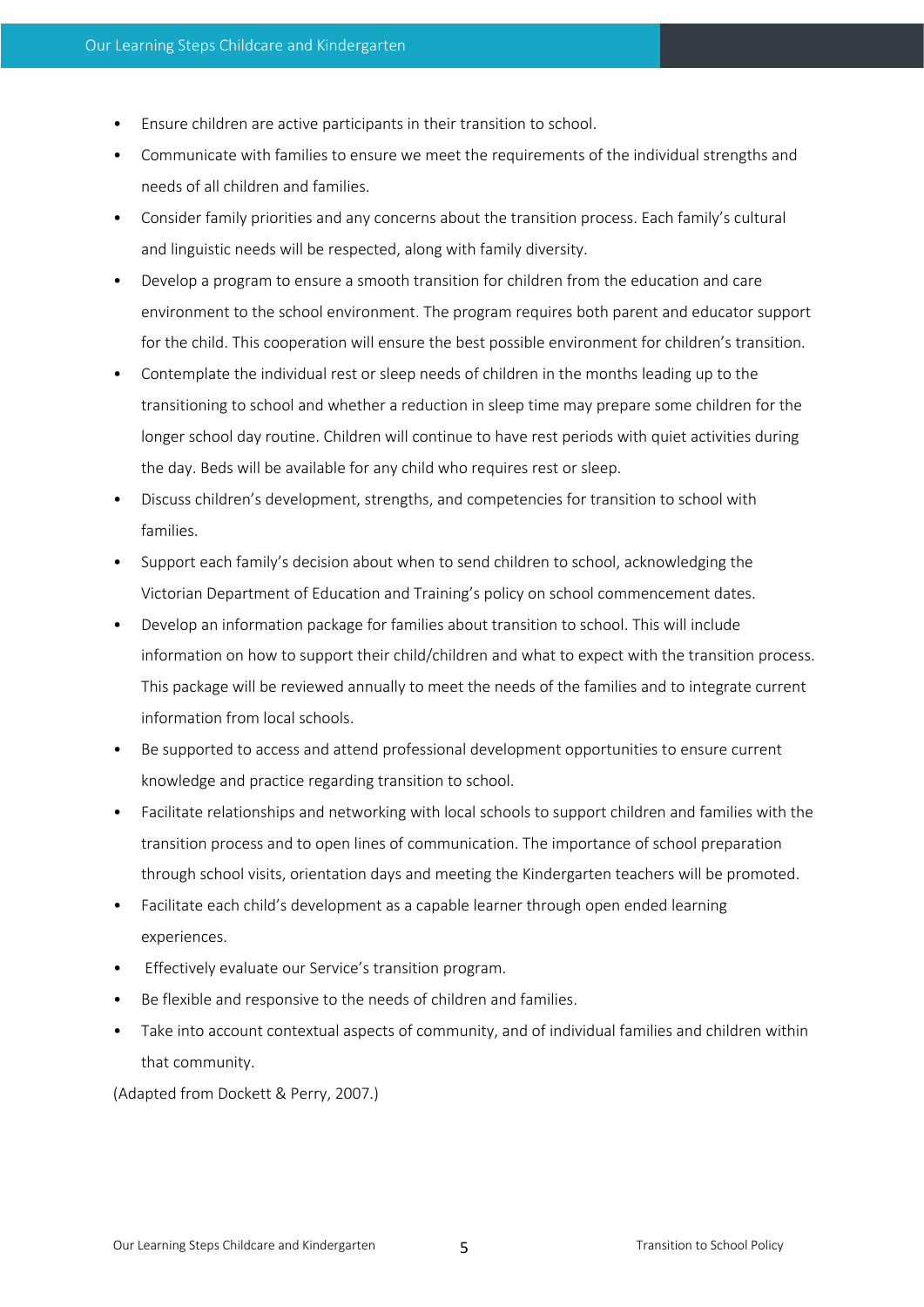## TRANSITION LEARNING AND DEVELOPMENT STATEMENT: VICTORIA STATE GOVERNMENT EDUCATION AND TRAINING

This Learning and Development Statement summarises children's abilities as they start school. The statement assists teachers to get to know the children beginning school and their individual learning styles. Completing this statement is a kindergarten-funding requirement. The statement is prepared by early childhood educators and families and includes outcome descriptors describing children's learning and development against the five outcomes of the VEYLDF. Parents have an option to share this statement with the child's future school or 'opt out'. The transition statement is completed electronically and can be downloaded to share with families and early childhood services.

A child's transition learning and development statement (TLDS) summarises their abilities as they start school and identifies their individual approaches to learning. It is passed on to the child's future school. The TLDS:

- summarises a child's learning and development
- identifies their individual approaches to learning and their interests
- indicates how the child can be supported to continue learning.

The information in the TLDS helps prep teachers get to know the children entering their classes, and to plan appropriate learning and teaching programs. The TLDS is not a report card.

#### WHEN A CHILD IS NOT READY TO TRANSITION TO SCHOOL

We understand that all children are unique and achieve milestones in their own time. Families have expectations about what they think their child should be able to do. They may ask Educators their opinion on specific skills such as pre-writing skills, numbers, social and emotional development etc.

We believe that Early Childhood Educators have professional insight to assist families in making the decision about a child's transition to school as they have developed trusting and supportive relationships over time. However, prior to speaking with families about their personal views, Educators will discuss their thoughts with management about the child's individual strengths and needs and any recommendation about beginning school will be communicated with families during a scheduled meeting. Our staff will adhere to confidentiality at all times.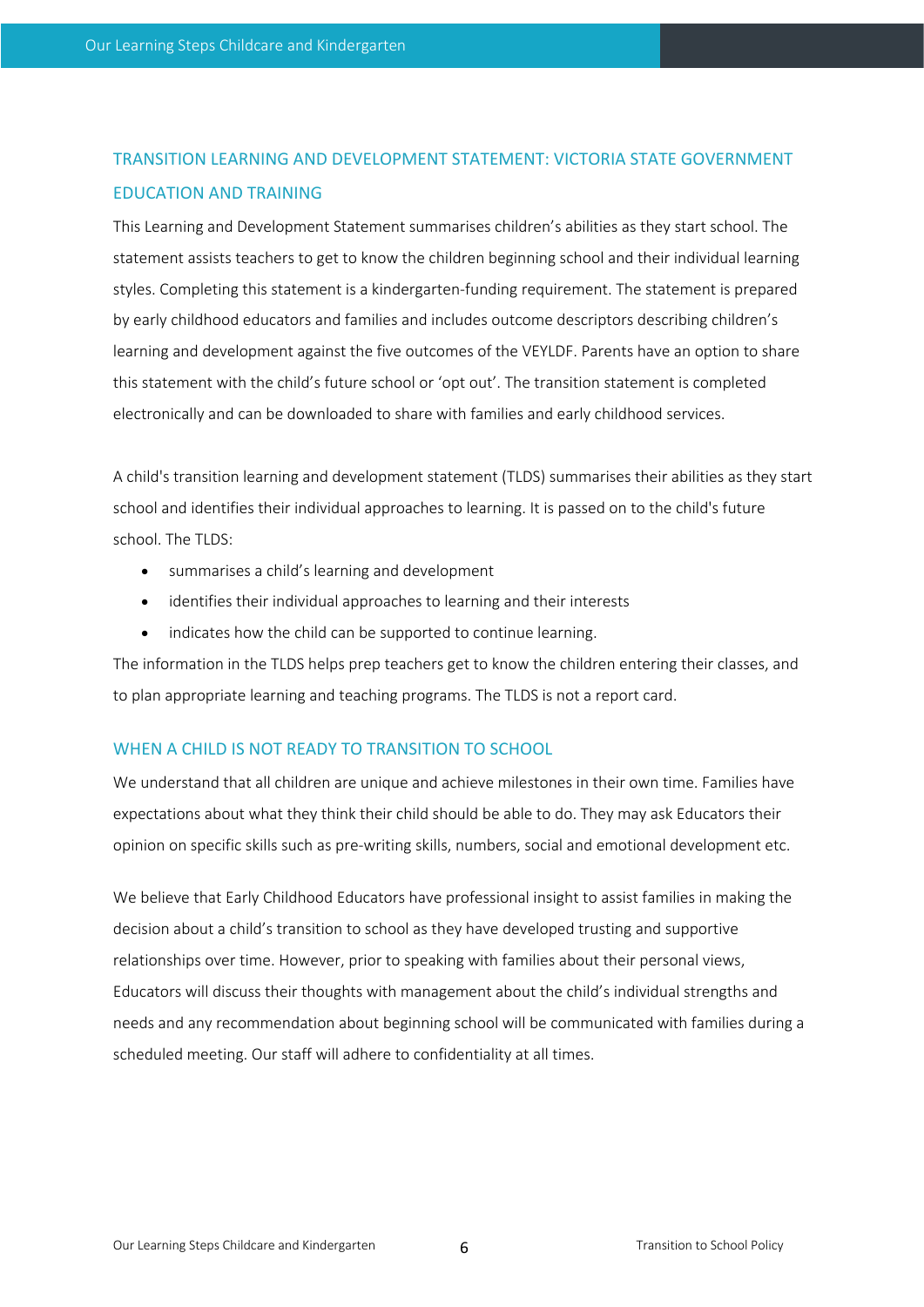#### VICTORIAN SPECIFICATIONS

- Children must turn 5 by 30<sup>th</sup> April to attend school that year.
- Victoria State Government Education and Training http://www.education.vic.gov.au/childhood/professionals/learning/Pages/transition.aspx http://www.liveinvictoria.vic.gov.au/living-in-victoria/education-and-childcare/primaryschools#.V8gSQ5h97IV
- Transition Learning and Development Statement http://www.education.vic.gov.au/childhood/professionals/learning/Pages/transitionstat.aspx#link 70

#### SOURCE:

A Policy Brief about Rethinking School Readiness- The Royal Children's Hospital Melbourne

Australian Children's Education & Care Quality Authority. (2014).

Australian Research Alliance for Children & Youth: School Readiness: Various school readiness papers available from https://www.aracy.org.au

Connections: *A resource for early childhood educators about children's wellbeing*.

Continuity of Learning: *A resource to support effective transition to school and school age care.* Research Institute for Professional Practice, Learning and Education Charles Sturt University. (2011).

Department of Education, Employment and Workplace Relations. (n.d.). *Developmental milestones and the Early Years Learning Framework and the National Quality Standards.*

Docket, S., & Perry, B. (2001). Starting school: Effective transitions. *Early Childhood Research & Practice,* 3(2). Retrieved from http://ecrp.uiuc.edu/v3n2/dockett.html

Docket, S., & Perry, B. (2007). *Transitions to school: Perceptions, expectations and experiences.* Sydney, Australia: UNSW Press.

ECA Code of Ethics.

Guide to the Education and Care Services National Law and the Education and Care Services National Regulations. (2015). Guide to the National Quality Standard.

Kagan, S. L., & Rigby, D. E. (2003). *Improving the readiness of children for school: Recommendations for state policy*. Washington, DC: Centre for the Study of Social Policy.

Margetts, K. (2007). Understanding and supporting children: Shaping transition practices, *Informing Transitions in the Early Years*, 1, pp. 107 – 119.

Mielekamp, R. (2008). *Sharing our journey: School Readiness.* Australia: Rachel Mielekamp.

National Quality Standard Professional Learning Program Newsletter No.70 – *Transitions: Moving in, moving up and moving on.*

Transition to School Resource:

http://www.transitiontoschoolresource.org.au/tts-content/considering-when-to-start-school

Transition to School: Position Statement (Educational Transitions and Change (ETC) Research Group, 2011). Revised National Quality Standard.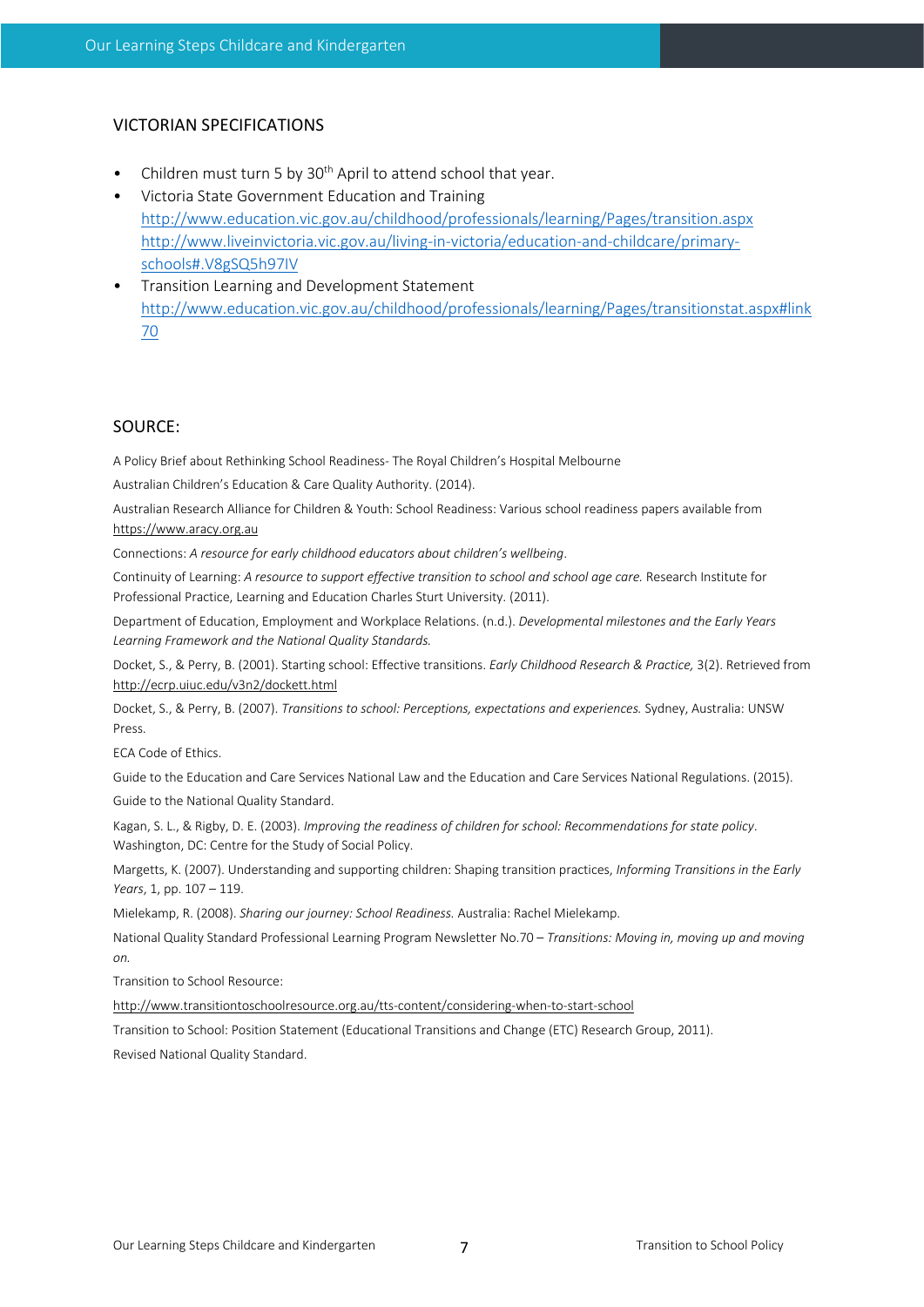#### REVIEW

| POLICY REVIEWED      | OCTOBER 2018                                                                                                                                                                           | NEXT REVIEW DATE | OCTOBER 2019            |
|----------------------|----------------------------------------------------------------------------------------------------------------------------------------------------------------------------------------|------------------|-------------------------|
| <b>MODIFICATIONS</b> | References corrected, added &/or updated.<br>٠<br>Sources/references alphabetised.<br>٠<br>Current best practice added.<br>$\bullet$                                                   |                  |                         |
| POLICY REVIEWED      | PREVIOUS MODIFICATIONS                                                                                                                                                                 |                  | <b>NEXT REVIEW DATE</b> |
| AUGUST 2017          | Major changes made to policy, identifying<br>varying aspects of transitioning children to<br>school and discussing with families if a child<br>is not ready to start formal schooling. |                  | AUGUST 2018             |
| OCTOBER 2017         | Updated references to comply with the<br>revised National Quality Standard                                                                                                             |                  | OCTOBER 2018            |

Continued next page: Developmental Milestones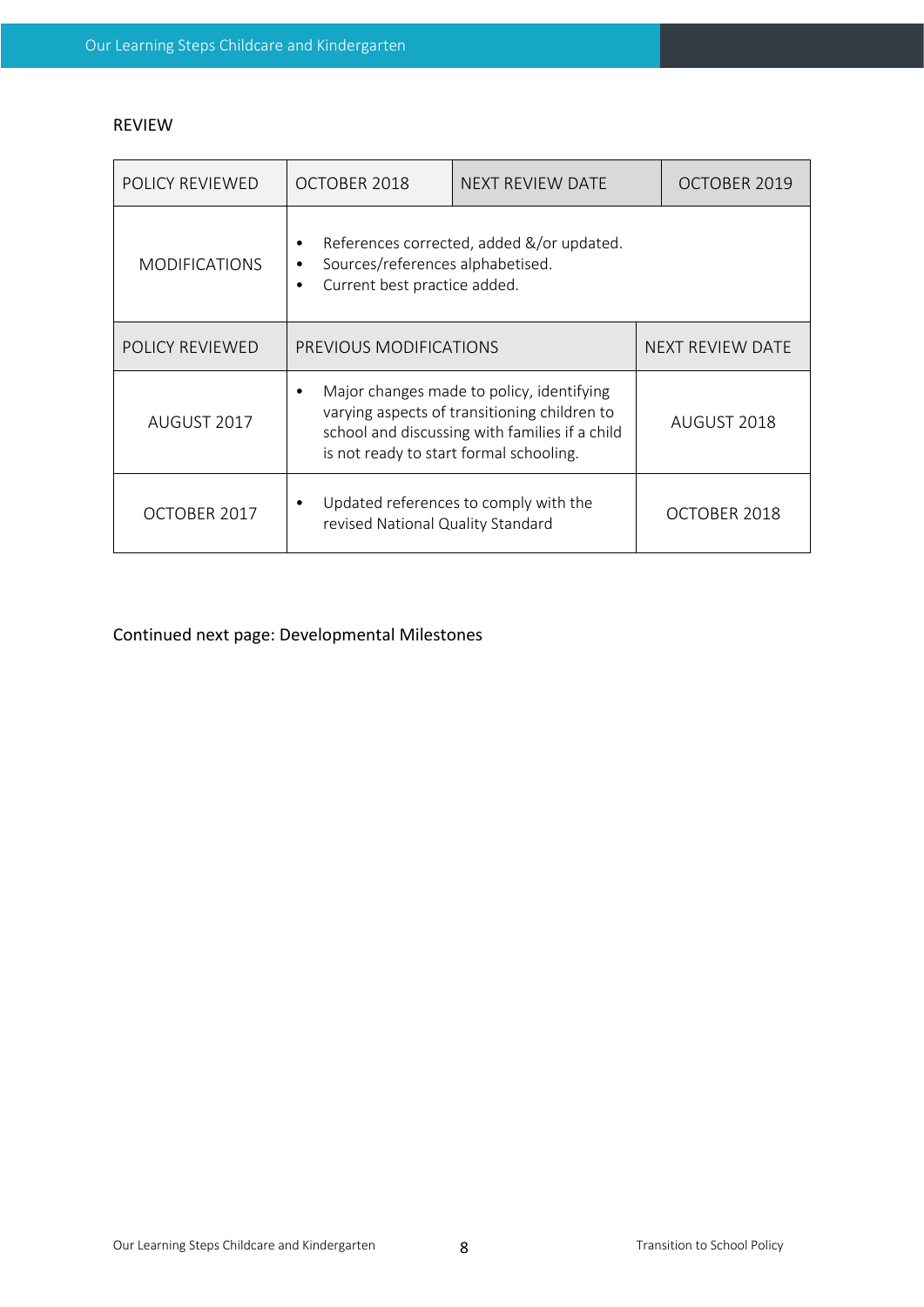# DEVELOPMENTAL MILESTONES *3-5 YEARS*

Excerpt from Department of Education, Employment and Workplace Relations. (n.d.). *Developmental milestones* 

*and the Early Years Learning Framework and the National Quality Standards.*

| <b>CHILD'S NAME</b>                 | AGE                                                                                                                                                                                                                                                                                                                                                                                                                                                                                                                                                                                                                                                                                                                                                                                                                                                                                                                                           | <b>DATE</b>                                                                                                                                                                                                                                                                                                                                                                            |                 |
|-------------------------------------|-----------------------------------------------------------------------------------------------------------------------------------------------------------------------------------------------------------------------------------------------------------------------------------------------------------------------------------------------------------------------------------------------------------------------------------------------------------------------------------------------------------------------------------------------------------------------------------------------------------------------------------------------------------------------------------------------------------------------------------------------------------------------------------------------------------------------------------------------------------------------------------------------------------------------------------------------|----------------------------------------------------------------------------------------------------------------------------------------------------------------------------------------------------------------------------------------------------------------------------------------------------------------------------------------------------------------------------------------|-----------------|
| <b>EDUCATOR'S NAME</b>              |                                                                                                                                                                                                                                                                                                                                                                                                                                                                                                                                                                                                                                                                                                                                                                                                                                                                                                                                               |                                                                                                                                                                                                                                                                                                                                                                                        |                 |
| <b>DEVELOPMENTAL</b><br><b>AREA</b> | <b>OBSERVED</b>                                                                                                                                                                                                                                                                                                                                                                                                                                                                                                                                                                                                                                                                                                                                                                                                                                                                                                                               | <b>LINK TO EYLF</b><br>& NQS                                                                                                                                                                                                                                                                                                                                                           | <b>COMMENTS</b> |
| <b>PHYSICAL</b>                     | Dresses and undresses with little help<br>$\bullet$<br>Hops, jumps and runs with ease<br>$\bullet$<br>Climbs steps with alternating feet<br>$\bullet$<br>Gallops and skips by leading with one foot<br>$\bullet$<br>Transfers weight forward to throw ball<br>$\bullet$<br>Attempts to catch ball with hands<br>$\bullet$<br>Climbs playground equipment with increasing agility<br>$\bullet$<br>Holds crayon/pencil etc. between thumb and first two<br>$\bullet$<br>fingers<br>Exhibits hand preference<br>$\bullet$<br>Imitates variety of shapes in drawing, e.g. circles<br>$\bullet$<br>Independently cuts paper with scissors<br>$\bullet$<br>Toilet themselves<br>$\bullet$<br>Feeds self with minimum spills<br>$\bullet$<br>Dresses/undresses with minimal assistance<br>$\bullet$<br>Walks and runs more smoothly<br>$\bullet$<br>Enjoys learning simple rhythm and movement routines<br>Develops ability to toilet train at night | <b>EYLF Outcome 3: Children have</b><br>a strong sense of wellbeing -<br>Children take increasing<br>responsibility for their own<br>health and physical wellbeing.<br>E.g. "Promote continuity of<br>children's personal health and<br>hygiene by sharing ownership of<br>routines and schedules with<br>children, families and the<br>community." (p.32)<br>NQS: Areas 1, 2, 3, 5, 6 |                 |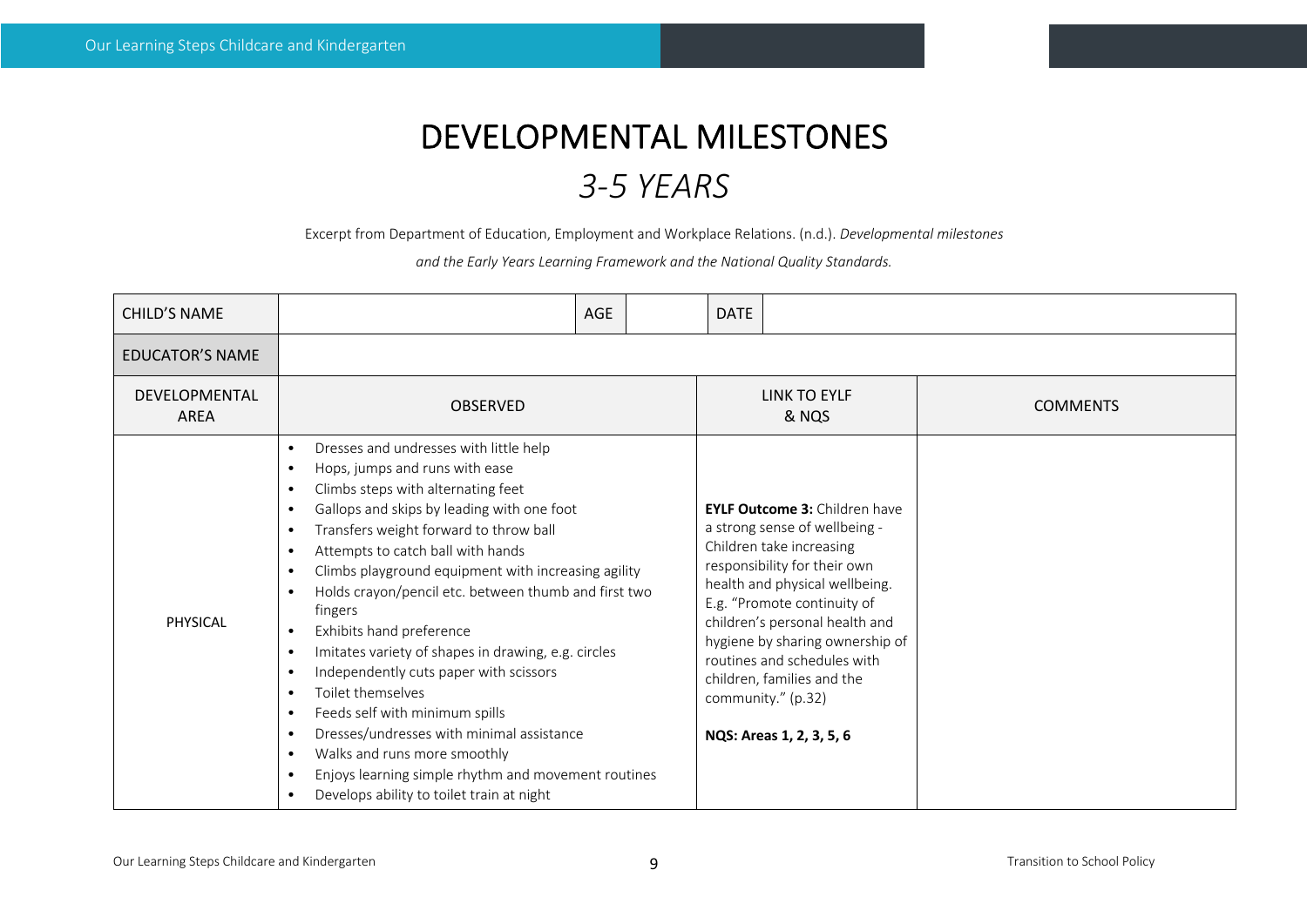| <b>SOCIAL</b>    | Enjoys playing with other children<br>$\bullet$<br>May have a particular friend<br>$\bullet$<br>Shares, smiles and cooperates with peers<br>$\bullet$<br>Jointly manipulates objects with one or two other peers<br>$\bullet$<br>Develops independence and social skills they will use for<br>$\bullet$<br>learning and getting on with others at preschool and school                                                                                                                                                                                                                                                                  | EYLF Outcome 1: Children have<br>a strong sense of identity -<br>Children learn to interact in<br>relation to others with care,<br>empathy and respect. E.g."<br>express a wide range of<br>emotions, thoughts and views<br>constructively." (p.24)<br><b>NQS: Areas 1, 5, 6</b>                                   |  |
|------------------|-----------------------------------------------------------------------------------------------------------------------------------------------------------------------------------------------------------------------------------------------------------------------------------------------------------------------------------------------------------------------------------------------------------------------------------------------------------------------------------------------------------------------------------------------------------------------------------------------------------------------------------------|--------------------------------------------------------------------------------------------------------------------------------------------------------------------------------------------------------------------------------------------------------------------------------------------------------------------|--|
| <b>EMOTIONAL</b> | Understands when someone is hurt and comforts them<br>$\bullet$<br>Attains gender stability (sure she/he<br>$\bullet$<br>is a girl/boy)<br>May show stronger preference for same-sex playmates<br>$\bullet$<br>May enforce gender-role norms<br>$\bullet$<br>with peers<br>May show bouts of aggression<br>$\bullet$<br>with peers<br>Likes to give and receive affection from parents<br>$\bullet$<br>May praise themselves and be boastful<br>$\bullet$                                                                                                                                                                               | <b>EYLF Outcome 2: Children are</b><br>connected with and contribute<br>to their world - Children<br>respond to diversity with<br>respect. E.g. "plan experiences<br>and provide resources that<br>broaden children's perspectives<br>and encourage appreciation of<br>diversity." (p.27)<br>NQS: Areas 1, 2, 5, 6 |  |
| <b>COGNETIVE</b> | Understands opposites (e.g. big/little) and positional words<br>$\bullet$<br>(middle, end)<br>Uses objects and materials to build or construct things, e.g.<br>$\bullet$<br>block tower, puzzle, clay, sand and water<br>Builds tower eight to ten blocks<br>$\bullet$<br>Answers simple questions<br>$\bullet$<br>Counts five to ten things<br>$\bullet$<br>Has a longer attention span<br>$\bullet$<br>Talks to self during play - to help guide what he/she does<br>$\bullet$<br>Follows simple instructions<br>$\bullet$<br>Follows simple rules and enjoys helping<br>$\bullet$<br>May write some numbers and letters<br>$\bullet$ | <b>EYLF Outcome 5: Children are</b><br>effective communicators -<br>Children express ideas and<br>make meaning using a range of<br>media. E.g. "use language and<br>engage in play to imagine and<br>create roles, scripts, and ideas."<br>(p.42)<br>NQS: Areas 1, 5                                               |  |